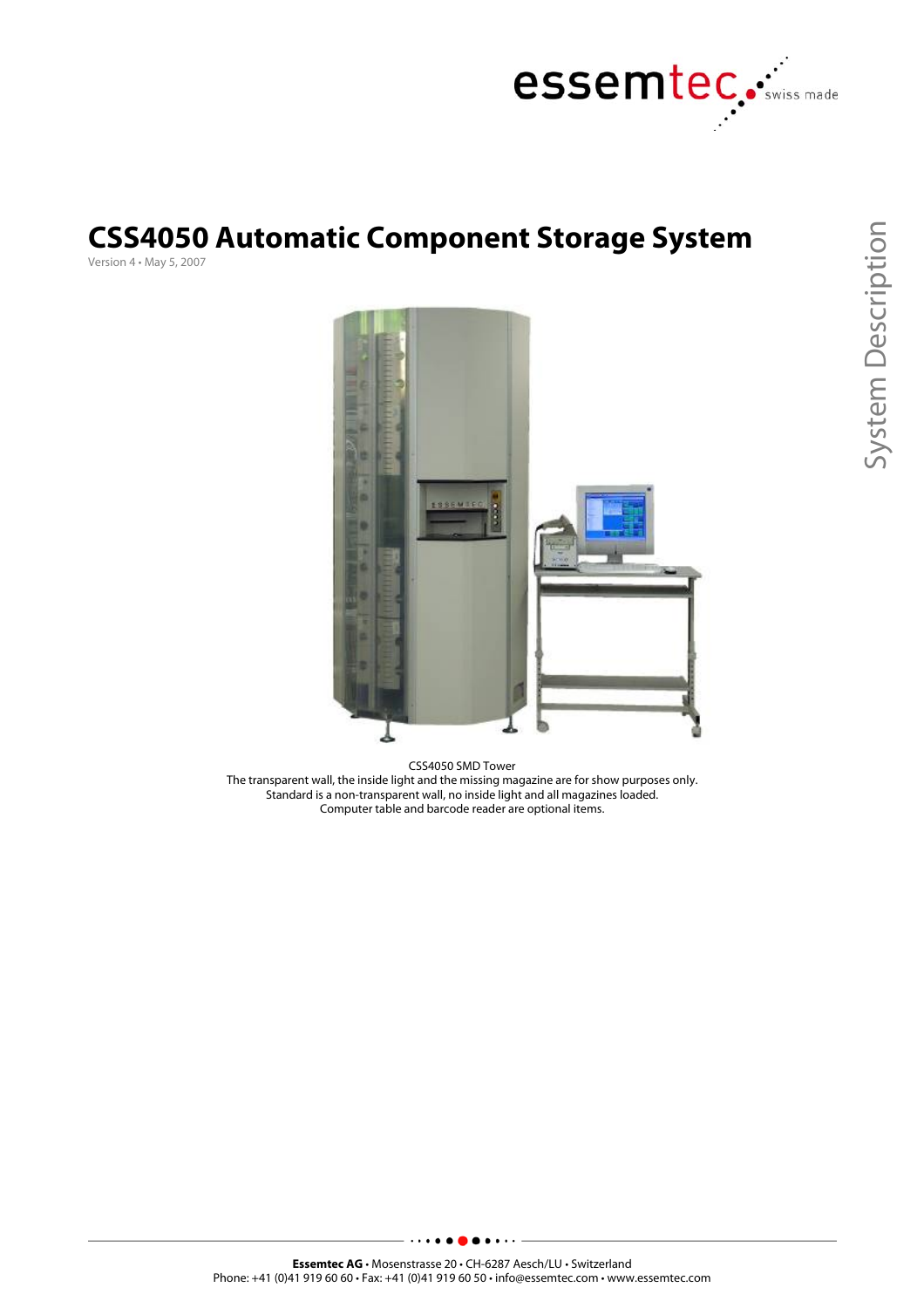

|                  | Modification protocol |                                                        |  |
|------------------|-----------------------|--------------------------------------------------------|--|
| <b>Date</b>      | Vis.                  | <b>Modification</b>                                    |  |
| 24.5.2006        | asc                   | release                                                |  |
| 9.6.2006         | asc                   | Access time 8-12 seconds (p.3), Tray boxes added (p.9) |  |
| 6.11.2006        | asc                   | Page 3: Language codes added                           |  |
| 5.5.2007         | asc                   | new Lavout                                             |  |
| $\mathbf{1}$     |                       |                                                        |  |
| 1.1              |                       |                                                        |  |
| 1.2              |                       |                                                        |  |
| 1.3              |                       |                                                        |  |
| 1.4              |                       |                                                        |  |
| 1.5              |                       |                                                        |  |
| 1.6              |                       |                                                        |  |
| $\mathcal{P}$    |                       |                                                        |  |
| 2.1              |                       |                                                        |  |
| $2.2\phantom{0}$ |                       |                                                        |  |
| 2.3              |                       |                                                        |  |
| 2.4              |                       |                                                        |  |
| 2.5              |                       |                                                        |  |
| 2.6              |                       |                                                        |  |

CSS4050 Automatic Component Storage System • Version 4 • May 5, 2007

 $\cdots$ 

Page 2 of 12

 $\cdots$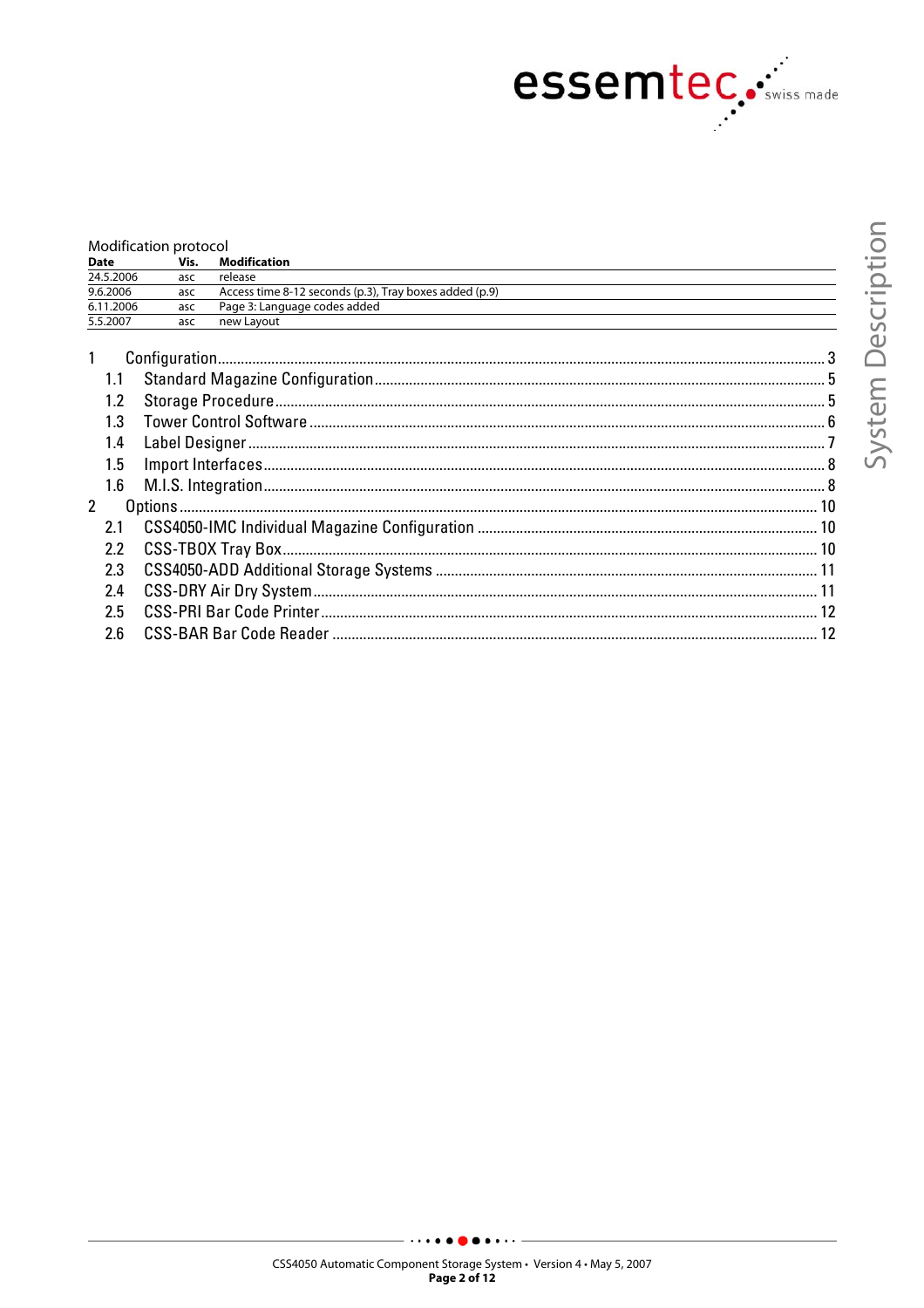

## **1 Configuration**

| <b>Standard Configuration</b> | CSS4050                                                                                 |  |
|-------------------------------|-----------------------------------------------------------------------------------------|--|
| Machine type                  | Standalone                                                                              |  |
| Magazines                     | Standard configuration for 482 reels (maximum: 546 reels)                               |  |
| Reel detection                | Automatic diameter and width detection, automatic barcode detection                     |  |
| Control                       | Industrial PC, keyboard and LCD included                                                |  |
| Windows version               | Windows XP (Windows 2000 on request)                                                    |  |
| Database                      | Internally: Dbase                                                                       |  |
|                               | For import/export: ACCESS                                                               |  |
| Included software             | CSS4050 Tower control software                                                          |  |
|                               | Job planning software                                                                   |  |
|                               | MSD tracking (Material Safety Data)                                                     |  |
|                               | Bar code label designer and print software*                                             |  |
|                               | Component stock management software*                                                    |  |
|                               | Software interface to M.I.S. planning and optimization system (Job Part Listing FLX-JPL |  |
|                               | and all necessary PLL-files)                                                            |  |
|                               | *if connected to M.I.S., these functions are disabled in the CSS software               |  |
| <b>Environment control</b>    | Humidity and temperature measurement and display inside CSS4050                         |  |
| Other included items          | USB cable (5m)                                                                          |  |
|                               | Power connection cable                                                                  |  |
|                               | USB dongle                                                                              |  |
|                               | USB interface 1.1 or higher                                                             |  |
|                               |                                                                                         |  |
| Options                       |                                                                                         |  |
| CSS4050-D/-E                  | Language code. Windows, software and keyboard in German (-D) or English (-E)            |  |
| <b>CSS4050-IMC</b>            | Individual magazine configuration                                                       |  |
| <b>CSS4050-ADD</b>            | Additional SMD Tower storage systems                                                    |  |
| <b>CSS-DRY</b>                | Air dry unit for SMD Tower                                                              |  |
| <b>CSS-PRI</b>                | Barcode printer                                                                         |  |
| <b>CSS-BAR</b>                | <b>Barcode writer</b>                                                                   |  |
|                               |                                                                                         |  |
| Specifications                |                                                                                         |  |
| General                       |                                                                                         |  |
| <b>Dimensions</b>             | 980x1100x2200 mm (w x d x h)                                                            |  |
| Weight                        | 300 kg (without reels)                                                                  |  |
|                               | Maximum reel weight: 2 kg                                                               |  |
| Power requirements            | 220 V, 50-60 Hz, 300VA                                                                  |  |
| Storage                       | 7" reels: 8, 12, 16, 24 mm tapes                                                        |  |
|                               | 13" reels: 8, 12, 16, 24, 32 mm tapes                                                   |  |
|                               | Trays: on request                                                                       |  |
| Maximum capacity              | 7" reels:<br>350 (8 mm tape only)                                                       |  |
|                               | 13" reels: 196 (8 mm tape only)                                                         |  |
|                               | 546 reels (note: standard configuration offers 482 reels)<br>Total:                     |  |
| Access time                   | 8 to 12 seconds per reel                                                                |  |

 $\ddot{\phantom{0}}$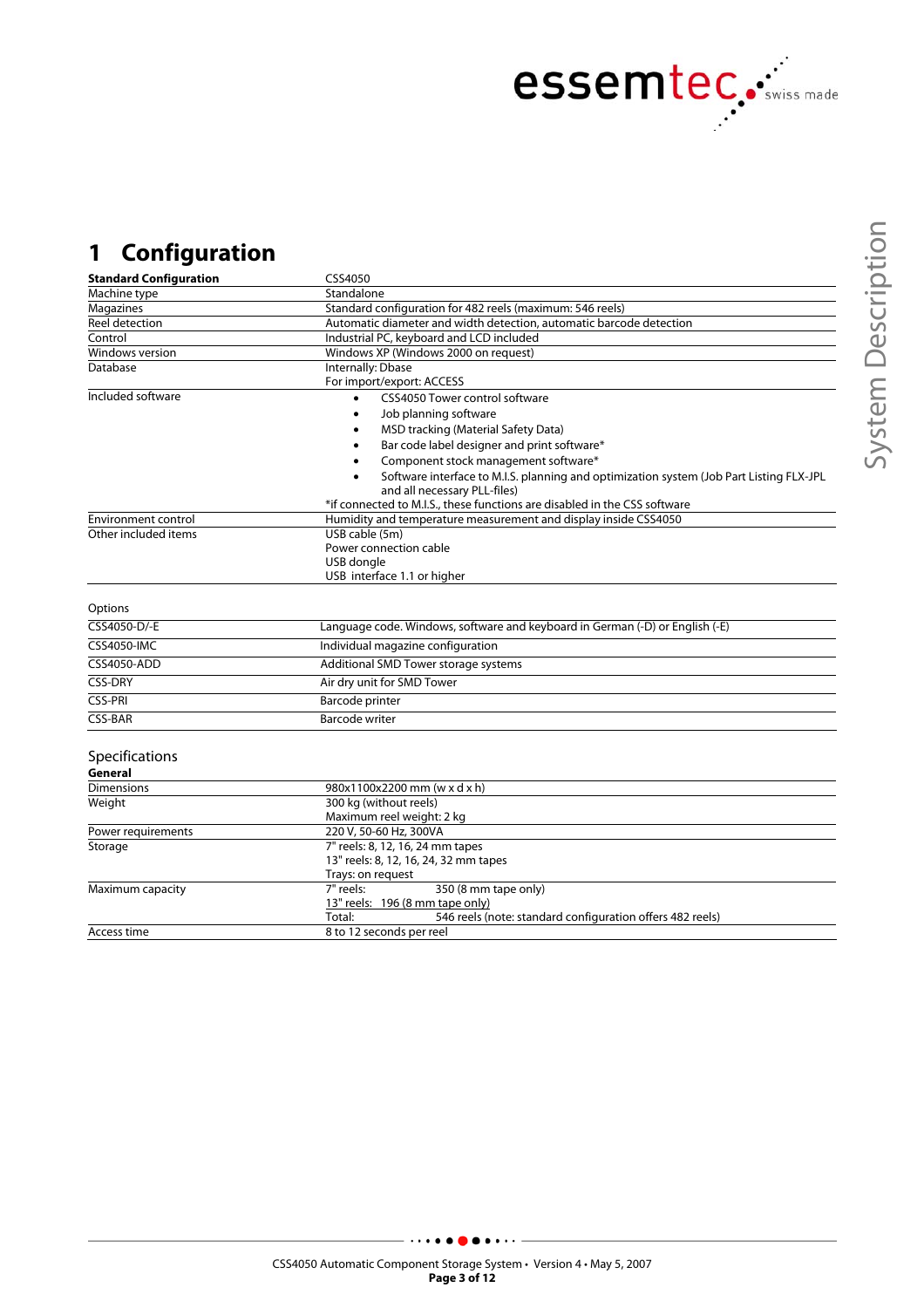



- A Nominal diameter [mm]<br>B Tape height [mm]
- B Tape height [mm]<br>C Reel sag [mm]
- C Reel sag [mm]<br>D Barcode label a
- D Barcode label area [mm]<br>E Barcode label area [mm]
- E Barcode label area [mm]<br>F Multiple label [mm]
- F Multiple label [mm]<br>G Barcode label heigh
- G Barcode label height [mm]<br>H Barcode label tilt
- H Barcode label tilt<br>J Barcode labels Se
- J Barcode labels Segment width [um]<br>Z Weight of a singl Weight of a singl

e reel [g]

| <b>Reel diameter</b> | A nominal              | A MIN            | A MAX                              |             |
|----------------------|------------------------|------------------|------------------------------------|-------------|
| 7"-Reel              | 177,8                  | 173,0            | 182,0                              |             |
| 13"-Reel             | 330,2                  | 183,0            | 333,0                              |             |
| <b>Reel height</b>   | <b>B MIN</b>           | <b>B MAX</b>     | <b>CMAX</b>                        | <b>ZMAX</b> |
| 8                    | 9,5                    | 14,0             | 2,5                                | 800         |
| 12                   | 15,0                   | 18,0             | 2,5                                | 1.200       |
| 16                   | 19,0                   | 23,0             | 2,5                                | 1.500       |
| 24                   | 25,0                   | 32,0             | 2,5                                | 2.000       |
| 32                   | 33,0                   | 38,0             | 2,5                                | 2.400       |
| Carrier Barcode      | D MAX                  | E MIN            | F MIN                              |             |
| 7-13" Reels          | 80                     | 19               | 40 (Single Read)<br>20 (Dual Read) |             |
|                      | <b>G MIN</b>           | <b>H MIN</b>     | <b>J MAX</b>                       |             |
|                      | 8                      | 231              | 50                                 |             |
|                      | Code                   | <b>Label MAX</b> | <b>Char MAX</b>                    |             |
|                      | CODE 38                |                  | 32                                 |             |
|                      | CODE 128B              |                  | (pro BC-Label)                     |             |
|                      | <b>INTERLEAVED 2/5</b> |                  |                                    |             |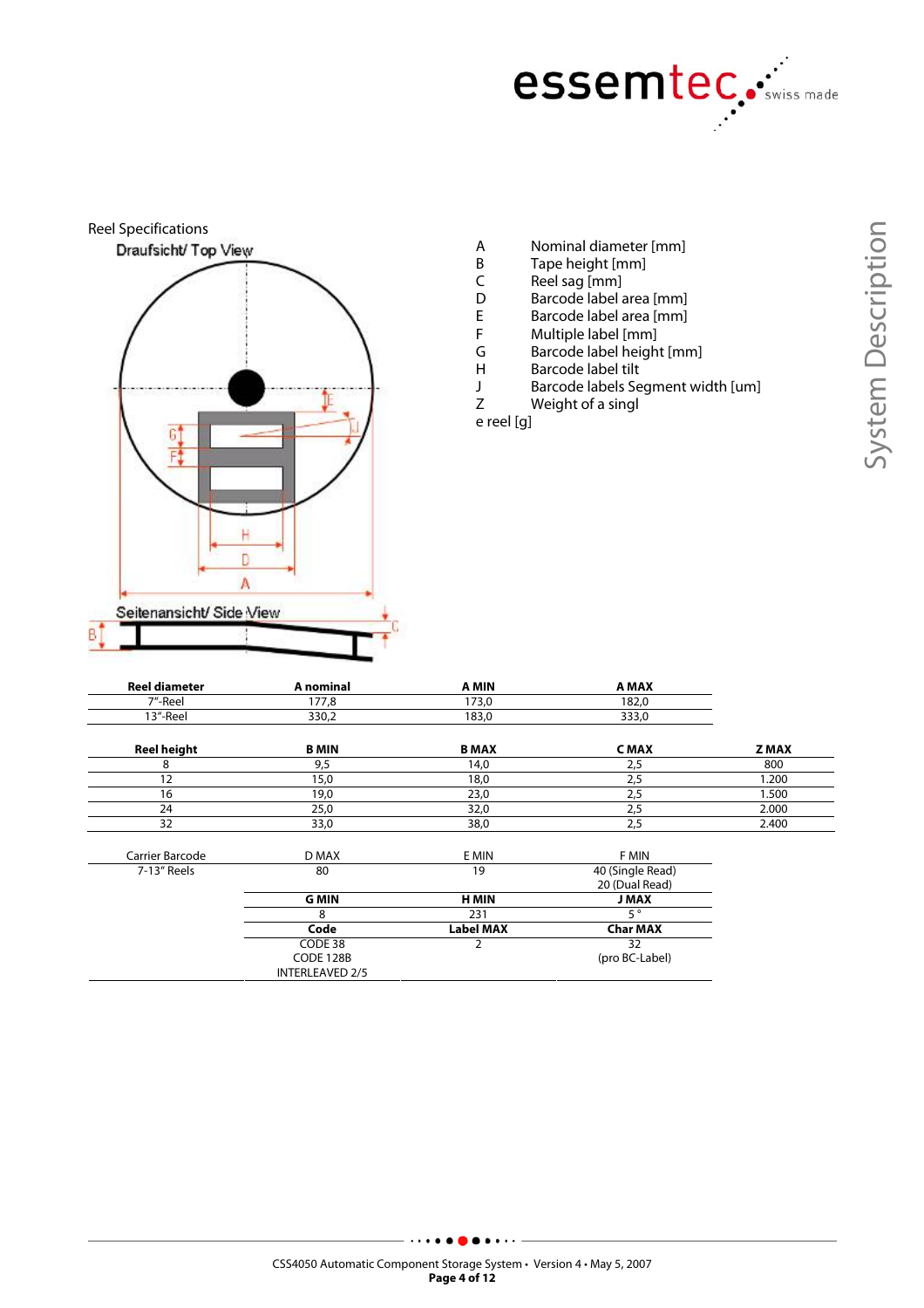

#### **1.1 Standard Magazine Configuration**

| <b>Reel width/diameter</b> | <b>Magazines in tower</b> | <b>Reels in magazine</b> | <b>Number of reels</b> |
|----------------------------|---------------------------|--------------------------|------------------------|
| 8 mm /7"                   | 19                        | 14                       | 266                    |
| 8 mm /13"                  |                           | 4                        | 56                     |
| $12 \, \text{mm} / 7$ "    |                           | 12                       | 36                     |
| 12 mm/ 13"                 |                           | 2                        | 36                     |
| 16 mm /7"                  |                           | 10                       | 20                     |
| 16 mm/13"                  |                           | 10                       | 30                     |
| 24 mm/7"                   |                           | 8                        |                        |
| 24 mm/13"                  |                           | ਨ                        | 16                     |
| 32 mm/13"                  |                           |                          | 14                     |
|                            |                           |                          | Total: 482 Reels       |

Note: larger slots will be used for smaller reels if not enough slots are available. Example: a 12 mm/7" reel can be stored in a 24 mm/13" slot.

#### **1.2 Storage Procedure**

The storage of a reel is quick and simple:



1. The reel is manually placed to the loading platform. By pressing the start button, the reel diameter and width is measured automatically.



2. The robot arm automatically picks the reel.



3. The barcode on the reel is scanned on-the fly.



4. If the barcode/component is recognized, it is automatically stored in a free slot. The CSS4050 does automatically select a slot. Components are stored in chaotic order, the position is only known to the data base. However, if a component is used often (many in-out procedures), the CSS4050 tries to find a slot with minimum access time.

The CSS4050 will use larger slots for smaller reels if storage space is limited. For example, a 7"/12 mm reel fits into a 13"/24 mm slot.

5. If the barcode is unknown, the user is asked to enter reel details before it is stored, such as:

- Component name
- **Quantity**
- Minimum alarm quantity
- Detailed component type information
- Humidity class (IPC standard)
- Floor life time
- Other user defined information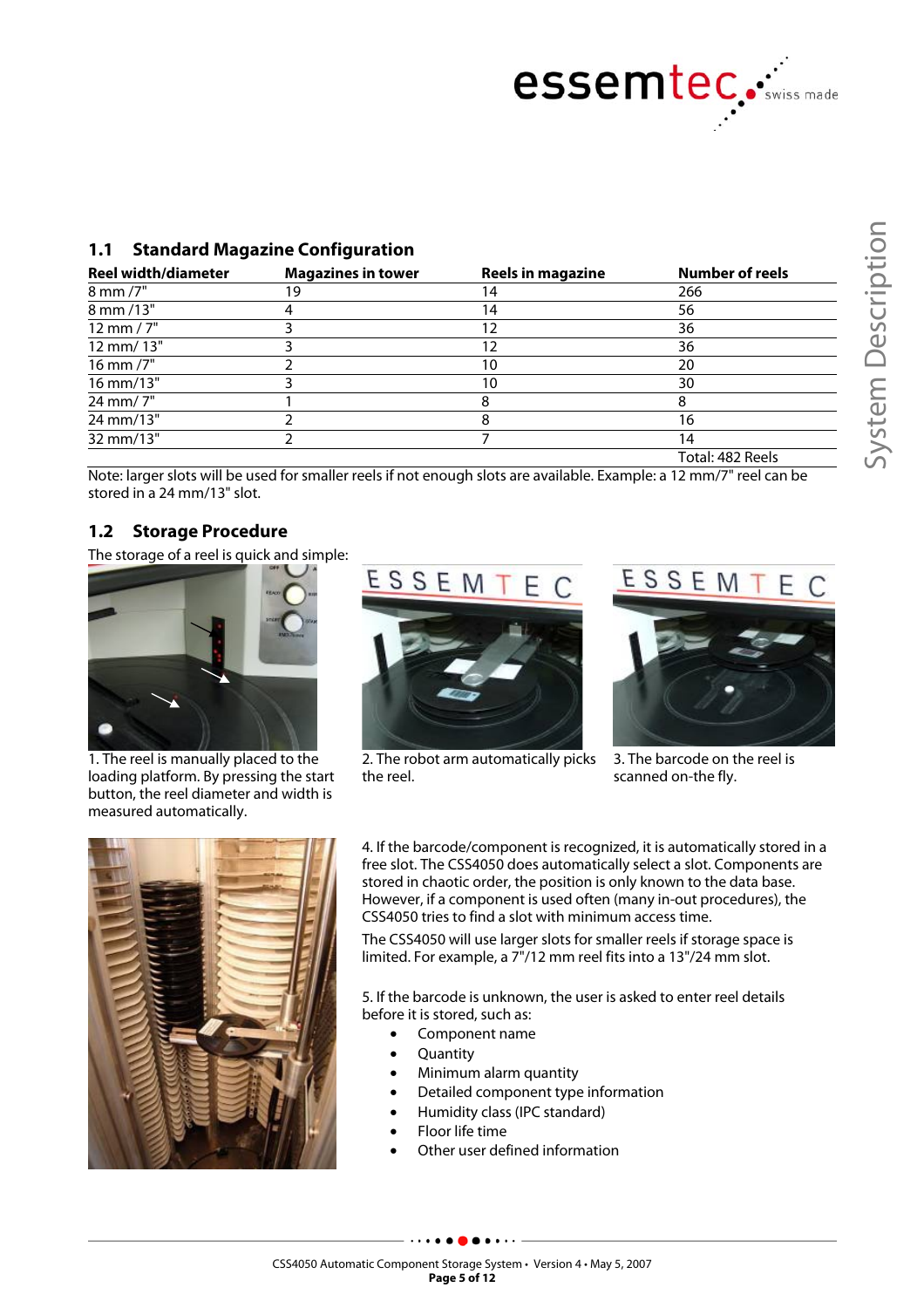

#### **1.3 Tower Control Software**

Overview Component stock All components and their current location (in Tower, in production or external storage locations)

Job planning The CSS4050 can prepare all reels required for a job at once. Different reels of the same component can be handled FiFo (first in- first out)



Tower View Details

Magazine not present or not available

Slot in this magazine is not available

# <u>hirinza</u> 14.93  $-$  1987 and 1973 meet (i) in  $8 - 68$

1 Magazine inside Tower

Reel stored inside the tower (reel details are shown when clicking with the mouse)

Green/gray colour shows reel content in %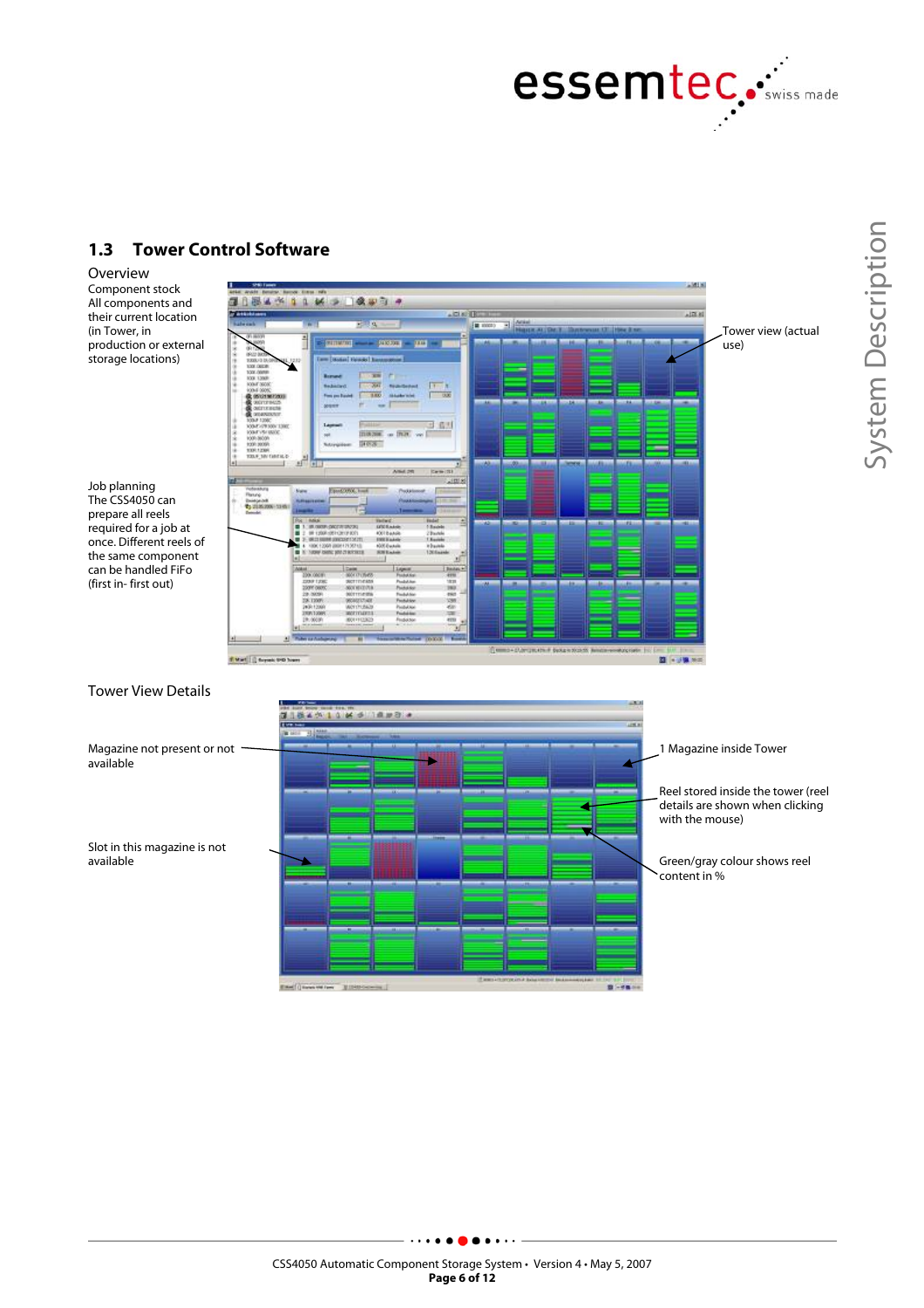

#### Statistics and Process



Statistics: Current usage of the SMD Tower storage space

| mer libe                                               | <b>Bandon</b> | Logic Control of Land Land McColl William Prophet<br><b>AN ART ET LES CANAL SUR DISTRICT A</b>                                                                                                                                 |  |
|--------------------------------------------------------|---------------|--------------------------------------------------------------------------------------------------------------------------------------------------------------------------------------------------------------------------------|--|
| 1.8.356 H-U.S.                                         |               | Adduct LLAT & MROWELLY Ellions 1930 27711 1213 accumulated (SDSTA)                                                                                                                                                             |  |
| -----                                                  |               | And all 17 total 1717 Canada for particular 23 11                                                                                                                                                                              |  |
| LIKE MALL PARTIES.                                     |               | ANLISTER SET 2 DK, E and PEK FEK ALL AUGUST RESERV-                                                                                                                                                                            |  |
| <b><i><u>STARTMENT</u> SERVICE</i></b>                 |               | <b>NAME OF REPORT OF A PARTIES OF PERSONS ASSESSED.</b>                                                                                                                                                                        |  |
| <b>MUSE FERENT</b>                                     |               | AND AT REAL PROPERTY AND INTERNATIONAL CONTINUES.                                                                                                                                                                              |  |
| ---------                                              |               | SURVEYED AND CONTROL TO SUPERVISO COMPANY INTO A REPORT OF A STATE OF A REPORT OF A REPORT OF A REPORT OF A REPORT OF A REPORT OF A REPORT OF A REPORT OF A REPORT OF A REPORT OF A REPORT OF A REPORT OF A REPORT OF A REPORT |  |
| LAR AND FRIDAY                                         |               | Ankalomer SPIN VAT 2215 area 0601/M12022 Angelage 2008                                                                                                                                                                         |  |
| <b><i>CHECK THE SERVICE</i></b>                        |               | SAN ARROUND TO THE ANN DISTURBANCE AUTOMATION DESCRIPTION                                                                                                                                                                      |  |
| <b>HUMA HIGH</b>                                       |               | ANNAE TRASLATA COL. TLAN E gran 1-7, an capitages takes criter price                                                                                                                                                           |  |
| LOS JON 1970 FOR                                       |               | ANNA TROLLA 2011 TUTLERA SITUACIÓNES MOTORESO                                                                                                                                                                                  |  |
| 1.00 MM 10102                                          |               | ANNI TOCOMUNICATE COM Carer WAT FORDERS exceptioned \$330.                                                                                                                                                                     |  |
| <b>MITH STATE</b>                                      |               | <b>THING THE TIME IS AN IMPORTANT OF A POWDAY</b>                                                                                                                                                                              |  |
| THRUSH FRAME                                           |               | AWAY THE BY LEW II, aver RESERT EART available STEELLER.                                                                                                                                                                       |  |
| <b>JA AVA PRAISE</b>                                   |               | <b>ANGEL TO CAR TEN STAND ROTATIONS</b>                                                                                                                                                                                        |  |
| <b>MONEY TRANSAL</b>                                   |               | Add-of VERT 1027-23 E. policy FRET 197-237-322 competitioned ERERCLIATES                                                                                                                                                       |  |
|                                                        |               | College and ST ST LTP AND HOME Trainer TWO SLAVING TO GARDE AT UNLINE                                                                                                                                                          |  |
| <b>HORACE TRITIANS</b>                                 |               | ANNETS Care INFORMER engine STEP-UCL                                                                                                                                                                                           |  |
| <b><i>MARK FRANCHER</i></b><br><b>R. 206, 16 FR 16</b> |               | <b><i>Charles and Mary Houses</i></b><br>AAA ug FAN 17 waa 1805                                                                                                                                                                |  |
| <b>PLOTE TEST</b>                                      |               | AMM [31] Large SUN/VISAX religious (III<br>AND AT THE CARDS TRUSTANT RESIDENCE.                                                                                                                                                |  |
| <b>MINE ACTUAL</b>                                     |               |                                                                                                                                                                                                                                |  |
|                                                        |               | And all \$1.0 miles (MACA COM), employee (MACA CA)<br>and and this company countries to the management of                                                                                                                      |  |
| <b>SUM 2006 FALLS AT</b>                               |               | Arthur 121 Lares (AUTO) 120 E Angelega (COSTAT)                                                                                                                                                                                |  |
|                                                        |               |                                                                                                                                                                                                                                |  |
|                                                        |               |                                                                                                                                                                                                                                |  |

Event Protocol: All events are logged for traceability (stock rotations, user login/logout. The event protocol can be exported.

| MSL | Nutzungsdauer | Umgebung       |
|-----|---------------|----------------|
|     | unlimited     | <= 30°C/85% RH |
| 2   | 1 year        | <= 30°C/60% RH |
| 2a  | 4 weeks       | <= 30°C/60% RH |
| 3   | 168 hours     | <= 30°C/60% RH |
| 4   | 72 hours      | <= 30°C/60% RH |
| 5   | 48 hours      | <= 30°C/60% RH |
| 5a  | 24 hours      | <= 30°C/60% RH |
| в   | TOL           | <= 30°C/60% RH |

 $|D| \times$ 22.06.2005  $\overline{\mathbf{v}}$ Date 啊 40 ×  $\frac{1}{20}$ 25  $\infty$ ..  $10$ 

System Description System Description

 $\frac{1}{2}$  and  $\frac{1}{2}$  and  $\frac{1}{2}$  and  $\frac{1}{2}$  and  $\frac{1}{2}$  and  $\frac{1}{2}$  and  $\frac{1}{2}$  and relative humidity is a standard feature of the CSS4050 SMD Tower. If the humidity inside the CSS4050 is controlled (see option CSS-DRY), the Tower software measures the time a component is inside and outside the Tower. If the floor life time is exceeded, the component must be baked.

Selectable humidity classes according IPC standard

#### **1.4 Label Designer**



Standard labels or user defined labels can be printed. All fields from the article data base can be imported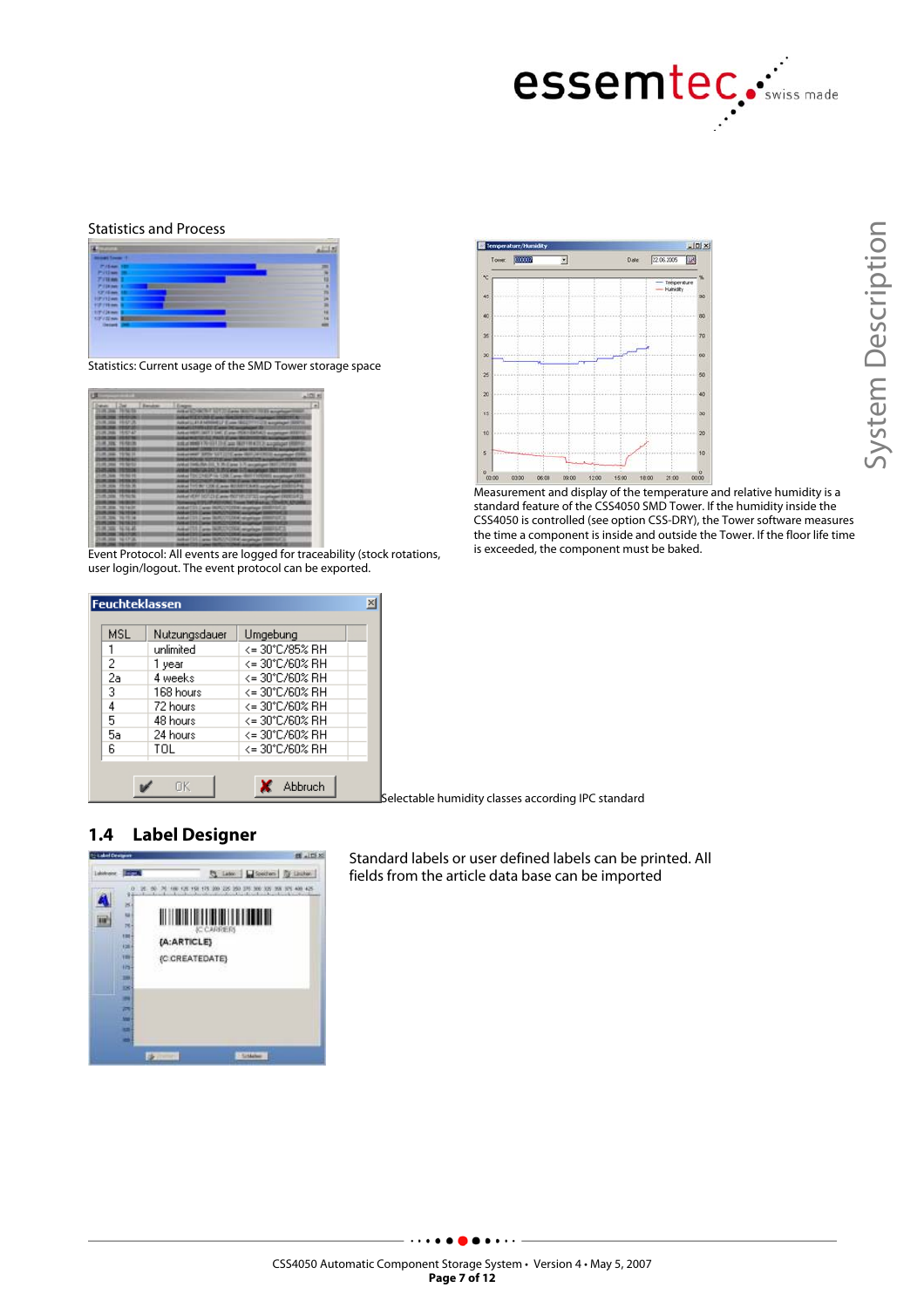

#### **1.5 Import Interfaces**

All internal DBASE database are closed. For data import/export, the CSS4050 provides a parallel ACCESS data base. Import functions:

- Job part list
- Article list

Import formats:

- ASCII
- DBF
- TRP
- PCB

#### **1.6 M.I.S. Integration**

If the M.I.S. production planning and optimization system is used, then the M.I.S. data base is defined as master and the CSS4050 data base is defined as slave. Goods inwards and label printing are tasks of M.I.S., these functions will not be available on the SMD Tower software.

- All necessary software for the integration is included in the CSS4050:
	- Required PLL-files for communication
	- FLX-JPL module for Job Part List export for the CSS4050 Job Planning Functions

Not included: Network connection cable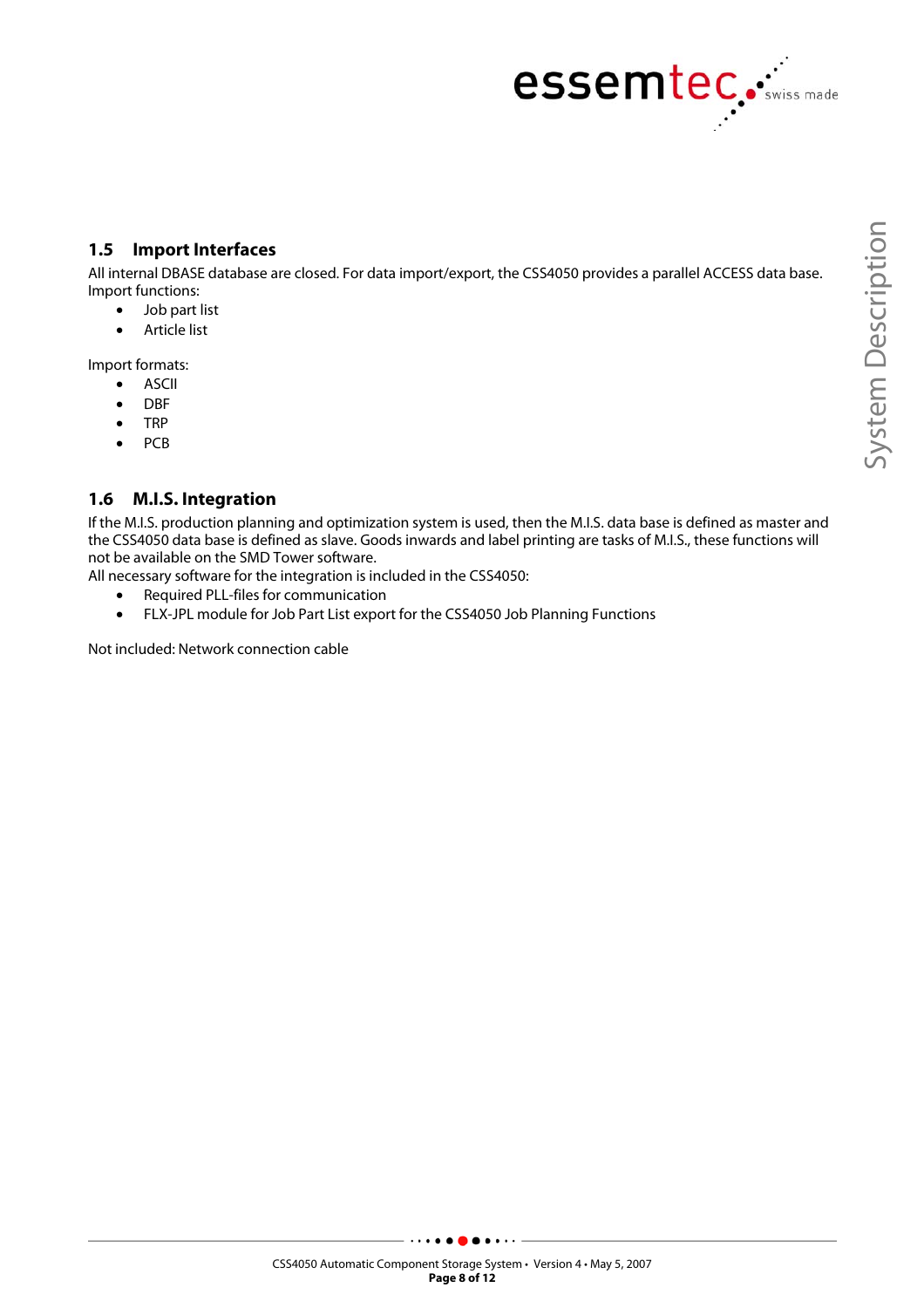



CSS4050 Automatic Component Storage System • Version 4 • May 5, 2007 **Page 9 of 12**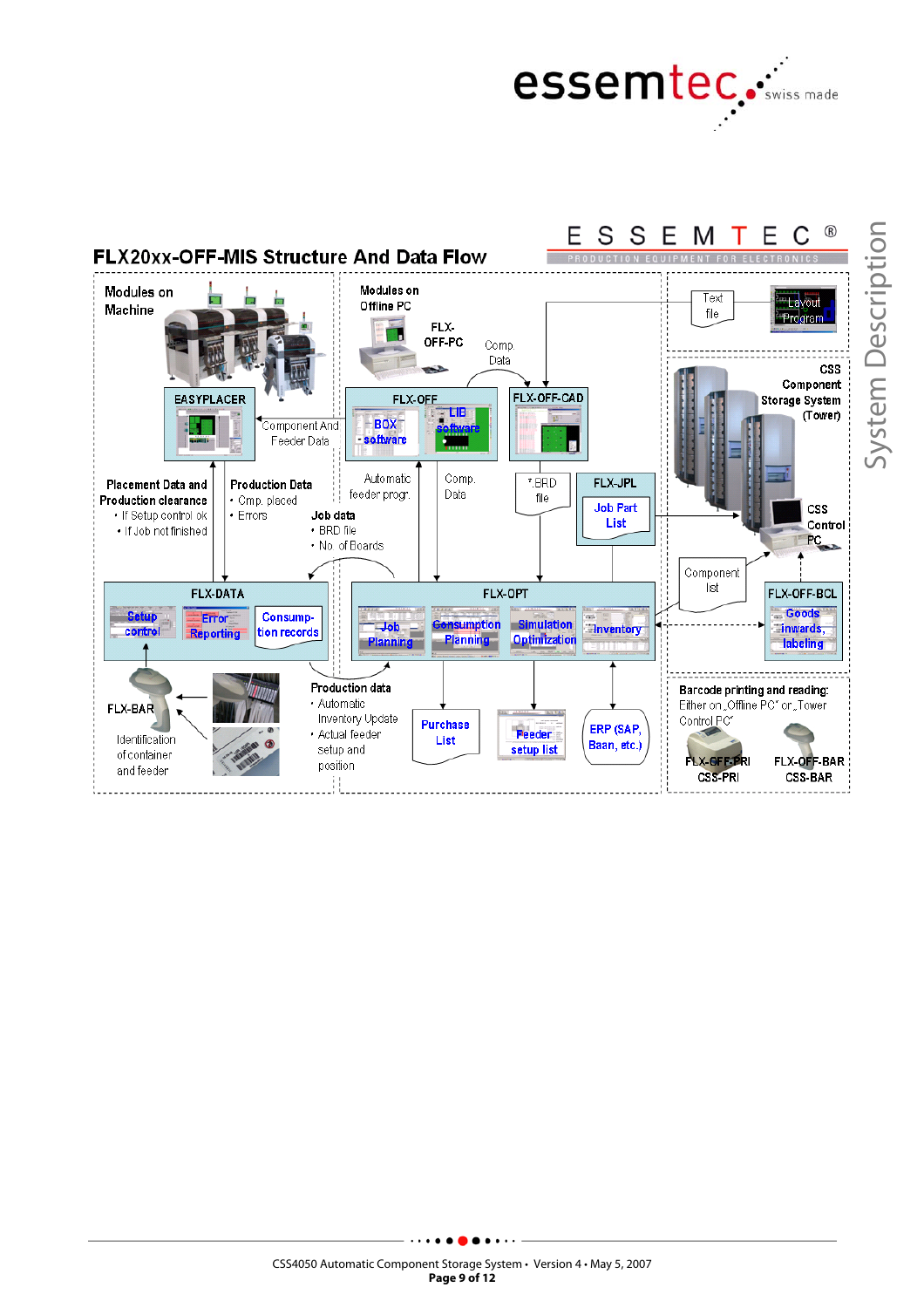

### **2 Options**

#### **2.1 CSS4050-IMC Individual Magazine Configuration**

The CSS4050 comes with a standard magazine configuration (see 1.1 Standard Magazine Configuration). It will suit most typical component range used in a SMD production. If required, the magazine configuration can be selected according to customer specific requirements.

For 7" reels, a maximum of 25 magazines can be selected, maximum 14 magazines for 13" reels can be configured.

| Reel diameter | Tape width        | Reels per<br>magazine | No. of<br><b>Magazines</b><br>(select Qty) |
|---------------|-------------------|-----------------------|--------------------------------------------|
| 7" Reels      | 8 mm              | 14                    |                                            |
|               | $12 \text{ mm}$   | 12                    |                                            |
|               | $16 \text{ mm}$   | 10                    |                                            |
|               | $24 \text{ mm}$   | 8                     |                                            |
|               |                   | Total                 | 25                                         |
| 13" Reels     | 8 mm              | 14                    |                                            |
|               | $12 \text{ mm}$   | 12                    |                                            |
|               | 16 mm             | 10                    |                                            |
|               | 24 mm             | 8                     |                                            |
|               | $32 \text{ mm}^*$ | 7                     |                                            |
|               |                   | Total                 | 14                                         |

The 13"/32mm magazine can also be used to store tray boxes.

#### **2.2 CSS-TBOX Tray Box**

With the tray box, JEDEC trays can be stored in 13"/32 mm magazines.



| <b>Specifications</b> |                                                                                  |
|-----------------------|----------------------------------------------------------------------------------|
| Storage capacity      | 3 Jedec Travs                                                                    |
| Tower requirements    | at least one 13"/32mm magazine. The tray box is handled like a 13"/32 mm<br>reel |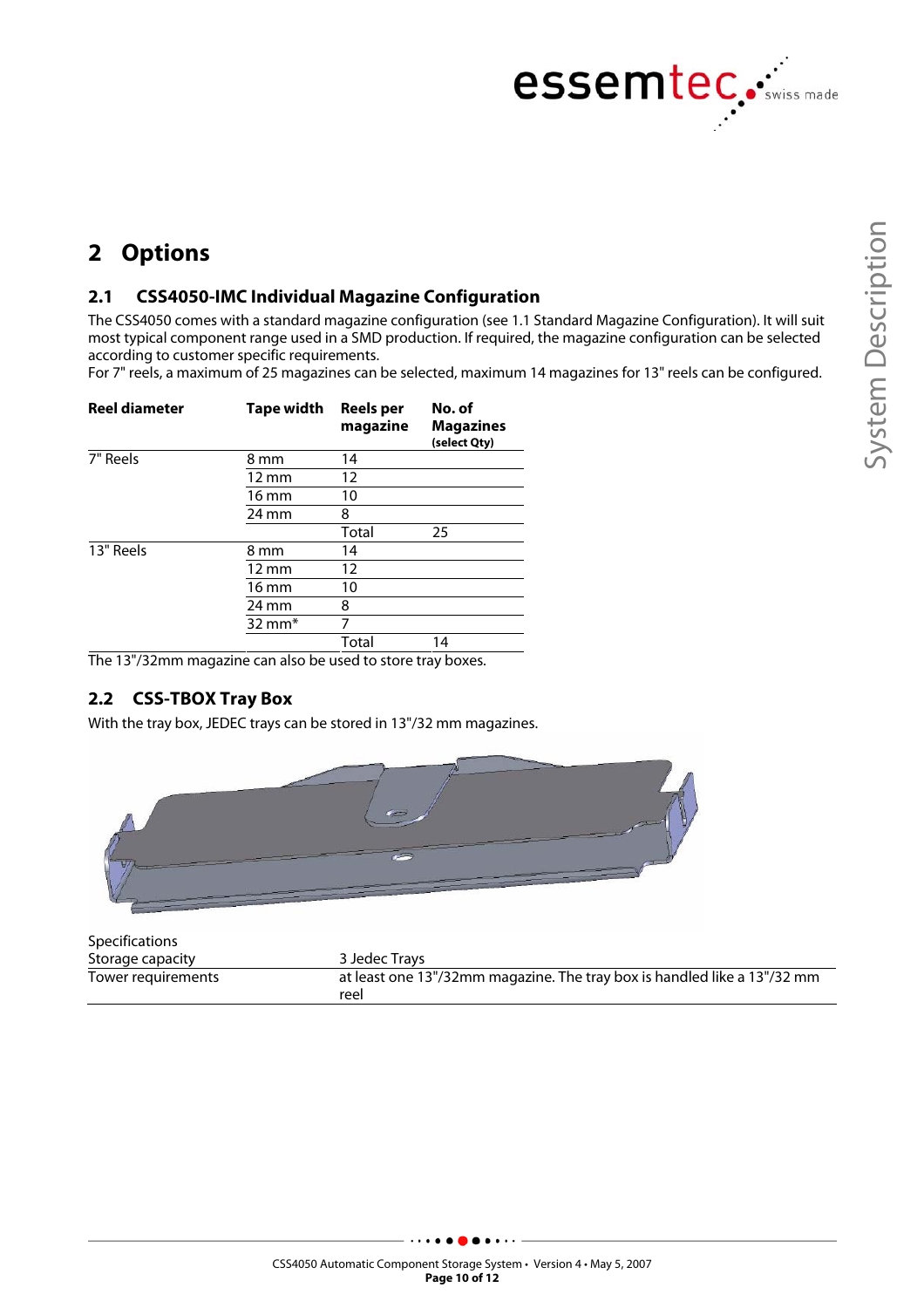

#### **2.3 CSS4050-ADD Additional Storage Systems**



For more storage capacity, additional CSS4050 SMD Towers can be connected.

#### **2.4 CSS-DRY Air Dry System**

Humidity of the environment can diffuse into electronic components. During soldering processes, this moisture can cause pressure inside the package and irreparable damage to the component (popcorn effect). The maximum exposure time to a humid atmosphere (so-called floor life time) is depending of the relative humidity, the environment temperature and the sensitivity of the component (level 2a to 5a, refer to IPC/JEDEC-STD-033A standard). The CSS-DRY option controls the humidity inside the SMD Tower. It can be retrofitted any time.



CSS-DRY overview Input installation:



 $[1]$  12 mm tube / ½" fitting [2] Water separator [3] Regulator with manometer [4] Soft-start unit



Output installation: [1] Regulator with manometer [2] 8 mm tube /  $1/2$ " fitting

| Input: $25 \text{ m}^3/\text{h}$                  |
|---------------------------------------------------|
| Output: 19.75 25 m <sup>3</sup> /h, 3.0 - 3.3 bar |
| Class 4 or better (ISO 8573-1)                    |
| Input pressure 4-16 bar                           |
| Input temperature 5-50°C                          |
| Condensate outlet device                          |
| 230 V, 50-60Hz, 7W                                |
|                                                   |